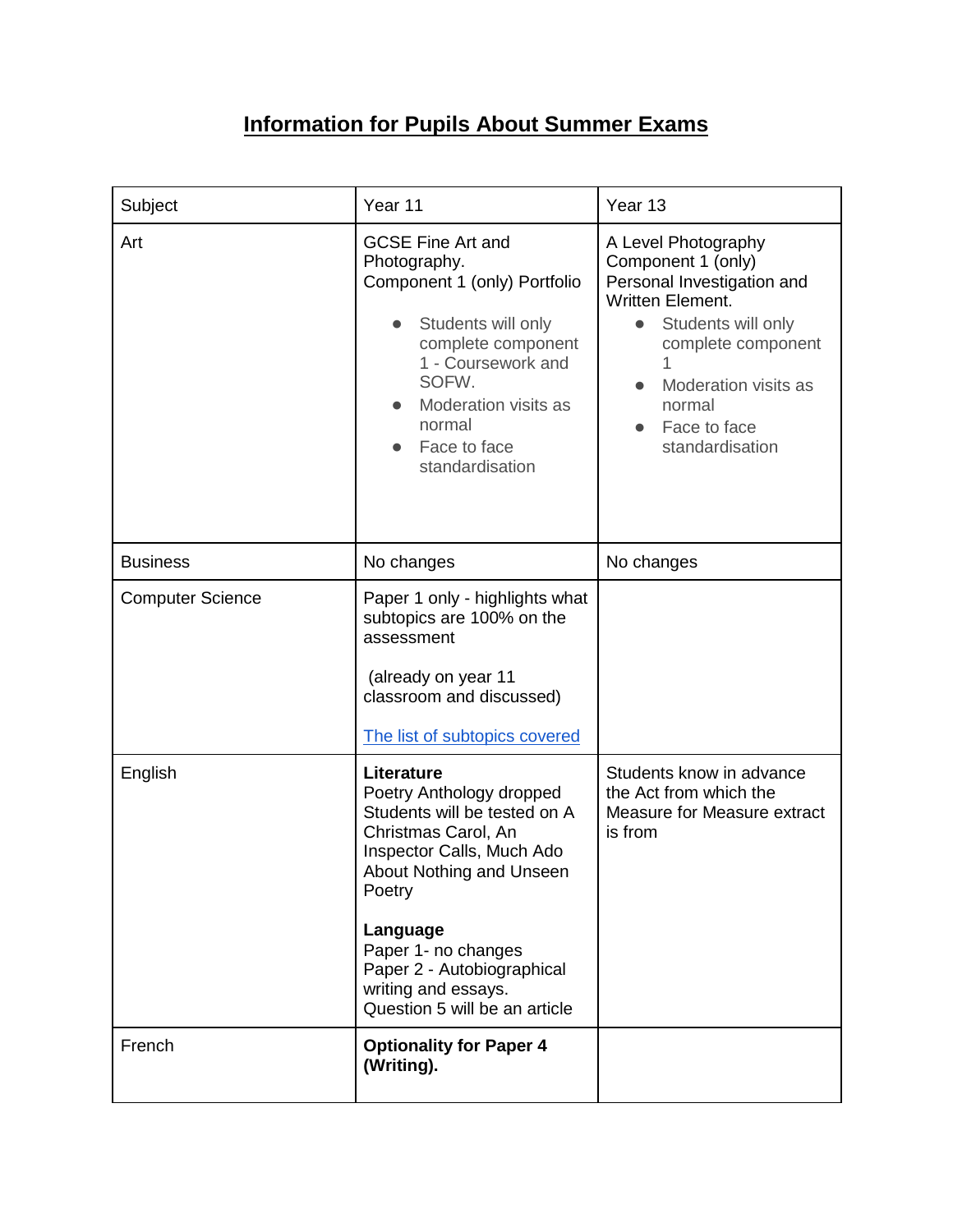| Writing papers will include an<br>additional optional question<br>for the overlap question at<br>both tiers (Question<br>4/Question 1) and for Higher<br>tier Question 2.                                                                                                                                                                                                     |  |
|-------------------------------------------------------------------------------------------------------------------------------------------------------------------------------------------------------------------------------------------------------------------------------------------------------------------------------------------------------------------------------|--|
| Paper 4 (Writing) exam time<br>extended. To give students<br>time to read all of the optional<br>questions carefully before<br>making a choice.                                                                                                                                                                                                                               |  |
| Foundation tier: 1 hour 5<br>minutes                                                                                                                                                                                                                                                                                                                                          |  |
| Higher tier: 1 hour 20<br>minutes.                                                                                                                                                                                                                                                                                                                                            |  |
| No requirement for<br>vocabulary outside<br>specification. The regulatory<br>requirement for assessments<br>to use words outside of<br>vocabulary lists has been<br>removed.                                                                                                                                                                                                  |  |
| It may still include a small<br>number of basic vocabulary<br>items (e.g. primary colours,<br>cognates/near cognates) not<br>listed in the specification<br>which students may need to<br>understand in order to<br>answer the questions. This<br>will only happen where<br>excluding such items from the<br>assessments is likely to<br>increase the demand of the<br>tasks. |  |
| Speaking tests to take<br>place as normal, with a<br>contingency in place.                                                                                                                                                                                                                                                                                                    |  |
| <b>Advance information on</b><br>exams is available                                                                                                                                                                                                                                                                                                                           |  |
| https://www.aqa.org.uk/sub<br>jects/languages/gcse/frenc                                                                                                                                                                                                                                                                                                                      |  |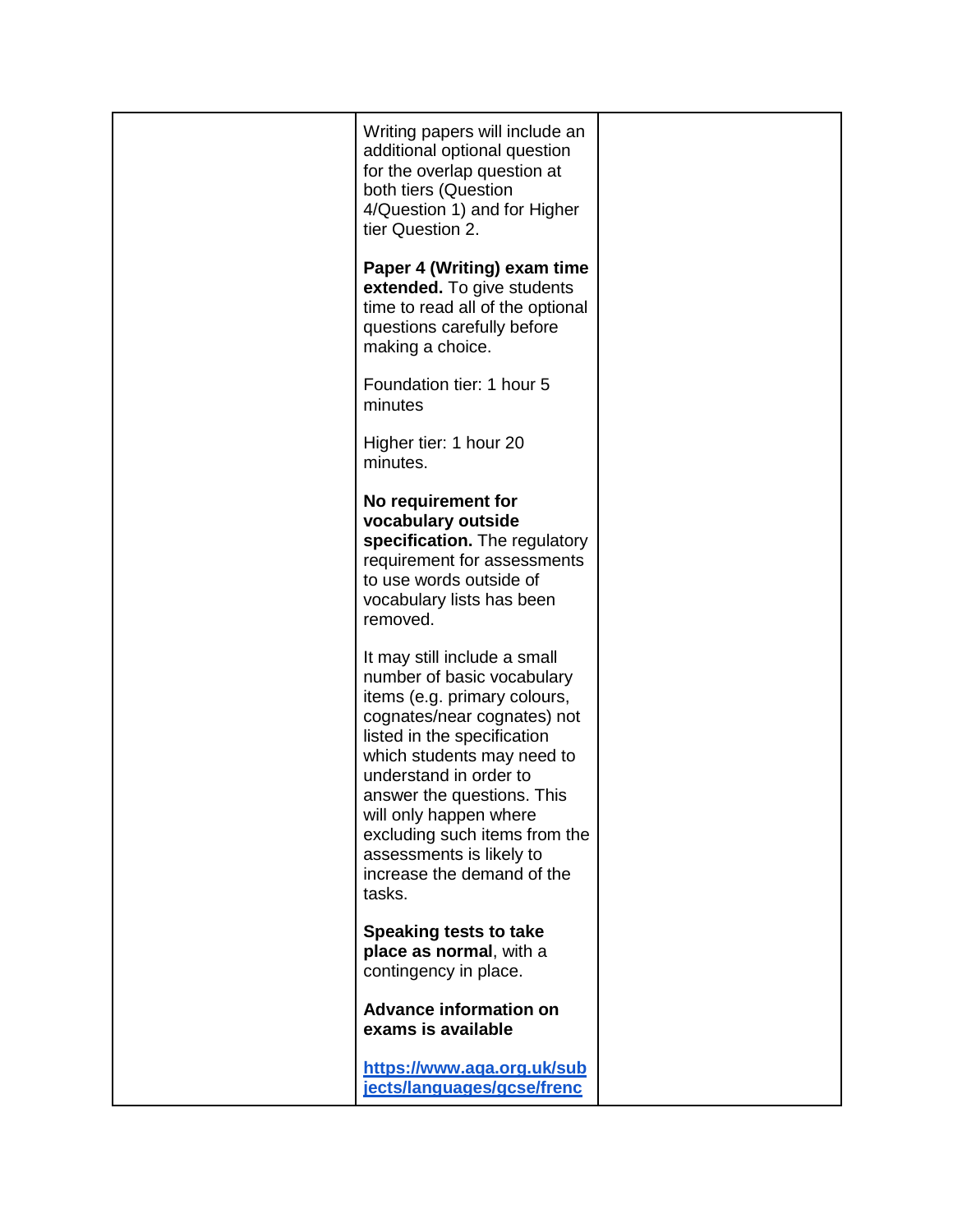|                               | h-8658/changes-for-2022                                                                                                                                                                                                      |                                                                                                                                                                                                     |
|-------------------------------|------------------------------------------------------------------------------------------------------------------------------------------------------------------------------------------------------------------------------|-----------------------------------------------------------------------------------------------------------------------------------------------------------------------------------------------------|
|                               | The advance information<br>covers Paper 4: Writing only.                                                                                                                                                                     |                                                                                                                                                                                                     |
|                               | • The advance information<br>covers all the questions<br>except Writing translation<br>questions.                                                                                                                            |                                                                                                                                                                                                     |
|                               | • There is no advance<br>information for Paper 1:<br>Listening, Paper 2: Speaking<br>and Paper 3: Reading, due to<br>the nature of the questions in<br>these papers.                                                         |                                                                                                                                                                                                     |
| Geography                     | Guidance from the exam<br>board can be found here:<br>https://www.eduqas.co.uk/um<br>braco/surface/blobstorage/do<br>wnload?nodeId=37529<br>There is no expectation for<br>students to have completed<br>their own fieldwork | N/A                                                                                                                                                                                                 |
|                               |                                                                                                                                                                                                                              |                                                                                                                                                                                                     |
| <b>Health and Social Care</b> | N/A                                                                                                                                                                                                                          | N/A                                                                                                                                                                                                 |
| History                       | American West unit to be<br>dropped (the students have<br>known about this since<br>September)                                                                                                                               | A reduced specification has<br>been released. The students<br>will be examined only on the<br>content in the reduced<br>specification. The full details<br>have been posted on Google<br>Classroom. |
|                               |                                                                                                                                                                                                                              | https://ocr.org.uk/qualification<br>s/2022-advance-information/                                                                                                                                     |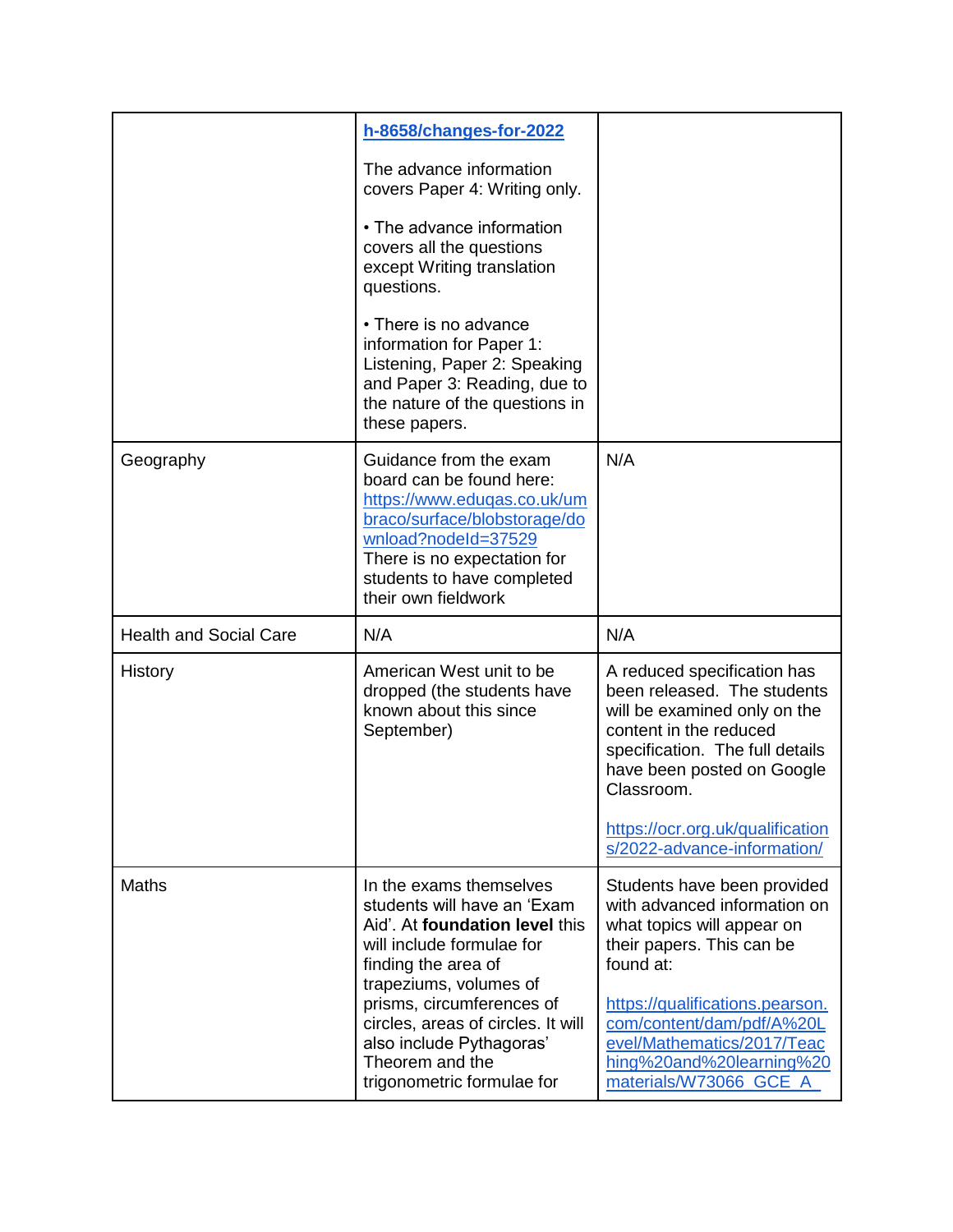|    | use in right-angled triangles.<br>Formulae for compound<br>interest and probability also<br>appear on the sheet. The<br>higher level exam aid has all<br>the content of the foundation<br>tier one, but in addition the<br>trigonometric formulae<br>include those for non right-<br>angled triangles, Sine Rule,<br>Cosine Rule and also areas<br>of triangles. The sheet also<br>includes the formula for<br>solving quadratic equations.<br>Students have also been<br>provided with advanced<br>information on what topics<br>will appear on their papers.<br>This can be found at:<br>https://qualifications.pearson.<br>com/content/dam/pdf/GCSE/<br>mathematics/2015/teaching-<br>and-learning-<br>materials/W73038 GCSE M<br>athematics_1MA1_AN_Acces<br>sible_version_v2.pdf<br>Copies of this can also be<br>found in their Google<br>Classrooms. | Mathematics_9MA0_AN_Acc<br>essible_version.pdf<br>This information can also be<br>found in students Google<br>Classrooms.<br>The information for Year 11 is<br>also applicable to those Year<br>12 students who are re-<br>sitting GCSE exams. |
|----|-------------------------------------------------------------------------------------------------------------------------------------------------------------------------------------------------------------------------------------------------------------------------------------------------------------------------------------------------------------------------------------------------------------------------------------------------------------------------------------------------------------------------------------------------------------------------------------------------------------------------------------------------------------------------------------------------------------------------------------------------------------------------------------------------------------------------------------------------------------|------------------------------------------------------------------------------------------------------------------------------------------------------------------------------------------------------------------------------------------------|
| PE | Lists of topics have been<br>reduced and posted on your<br>Google Classrooms by your<br>GCSE teacher.<br>Link is here for reference:<br>https://filestore.aqa.org.uk/co<br>ntent/summer-2022/AQA-<br>8582-AI-22.PDF<br>Additional information:<br>Students will be<br>assessed in two<br>sporting activities<br>rather than three.<br>Moderation visits are<br>planned as normal,                                                                                                                                                                                                                                                                                                                                                                                                                                                                           | No exams, just resits<br>available for current year 13s.                                                                                                                                                                                       |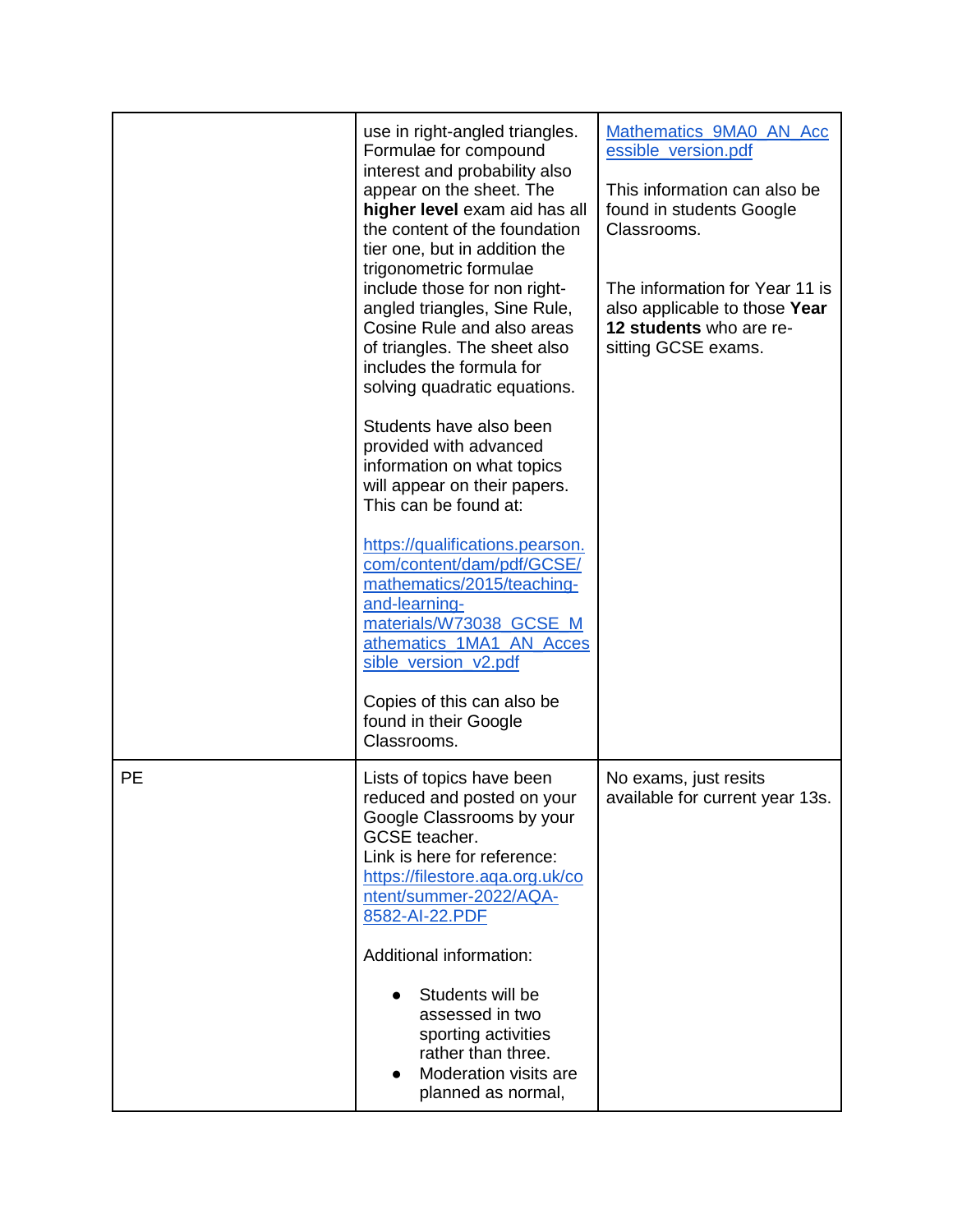|                        | however, we<br>recommend that you<br>collect video evidence<br>of your students'<br>performances<br>wherever possible.<br>Supplementary forms<br>of assessment evidence will<br>be accepted (coaches<br>witness statements etc).                                                                                                                                                            |                                                                                                                                                                                                                                                                                                                                                      |
|------------------------|---------------------------------------------------------------------------------------------------------------------------------------------------------------------------------------------------------------------------------------------------------------------------------------------------------------------------------------------------------------------------------------------|------------------------------------------------------------------------------------------------------------------------------------------------------------------------------------------------------------------------------------------------------------------------------------------------------------------------------------------------------|
| <b>Performing Arts</b> | <b>Dance GCSE</b><br>4 Professional works to be<br>examined in the written exam<br>(instead of $6$ ):<br>'Emancipation of<br>Expressionism'<br>'Artificial Things'<br>'Infra'<br>'A Linha Curva'<br>For the practical exam -<br>expectation to complete only<br>one technical study.<br>Revision materials already<br>uploaded onto Classroom -<br>students were also informed<br>on Monday |                                                                                                                                                                                                                                                                                                                                                      |
| Psychology             | <b>GCSE OCR - Students will be</b><br>assessed on ALL content.<br>The Advanced Information is<br>what the longer answer<br>questions will be focused on -<br>4, 6, and 13 markers.<br>Advanced information can be<br>found here:<br>https://www.ocr.org.uk/qualifi<br>cations/2022-advance-<br>information/                                                                                 | A Level - AQA. Students will<br>only be assessed on the<br>Advanced Information.<br>However, students should<br>have knowledge of all content<br>for synoptic elements. All<br>material is creditworthy if<br>relevant.<br>Advanced information can be<br>found here:<br>https://filestore.aqa.org.uk/co<br>ntent/summer-2022/AQA-<br>7182-AI-22.PDF |
| Science                | <b>GCSE Combined Science</b><br>Information can be found<br>here:<br>https://filestore.aqa.org.uk/co<br>ntent/summer-2022/AQA-<br>8464-AI-22.PDF<br>AQA advises that topics not                                                                                                                                                                                                             | <b>Biology A-Level</b><br>Information can be found<br>https://www.ocr.org.uk/qualifi<br>cations/2022-advance-<br>information/<br>OCR A Biology H420<br>Full details on Google                                                                                                                                                                        |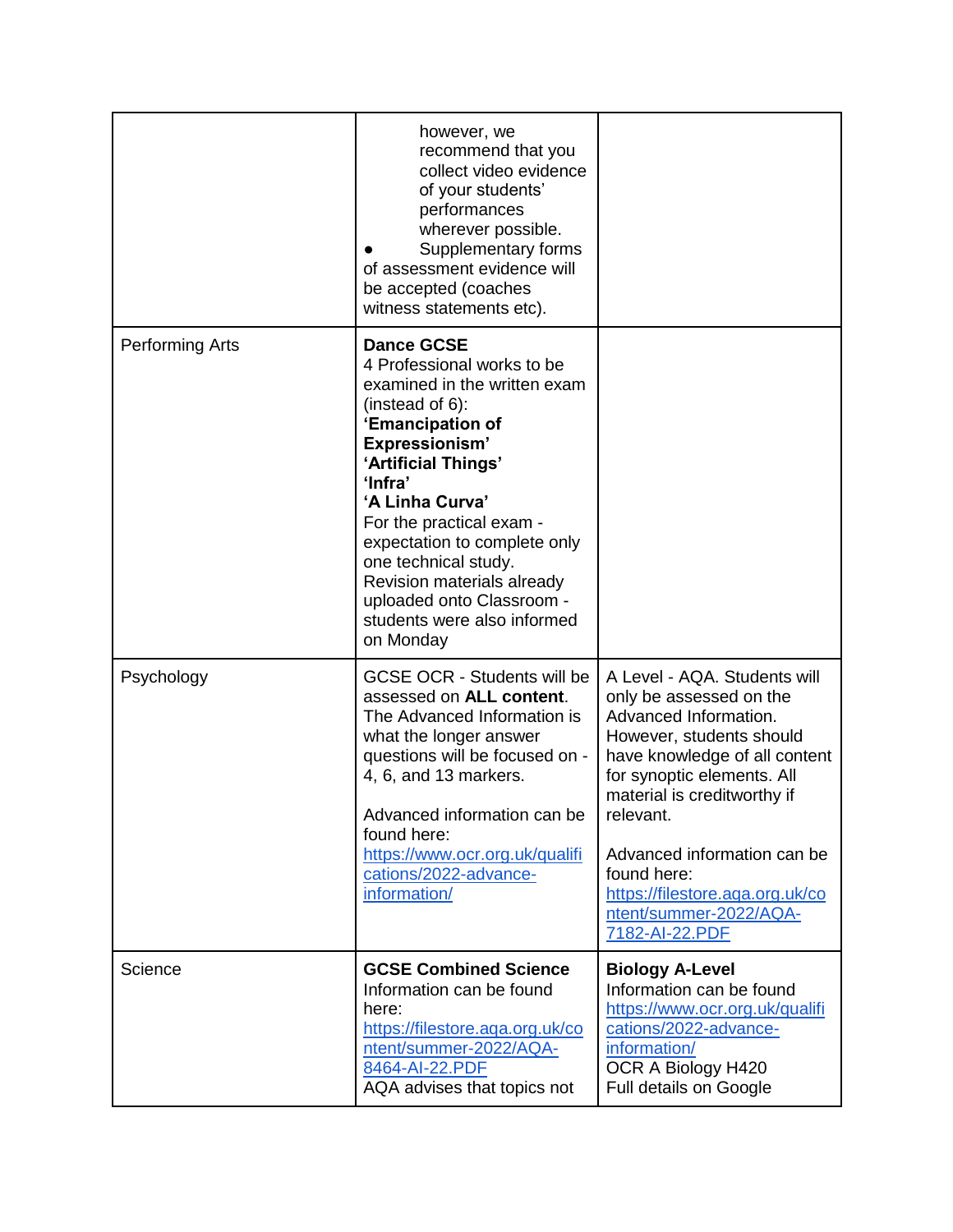| explicitly given in any list may<br>classroom<br>appear in low tariff questions<br>or via 'linked' questions.<br>For each paper the main<br>Linked questions are those<br>focus of the exams has been<br>that bring together<br>given. OCR have made it<br>knowledge, skills and<br>clear that any other topic<br>could be asked about but will<br>understanding from across<br>the specification.<br>not be the main focus.<br>Students will still be expected<br>to apply their knowledge to<br>H420/01 - Biological<br>unfamiliar contexts.<br>processes<br>• 5.1.5 Plant and animal<br>When looking at the Advance<br>responses<br>Information, please make<br>• 5.2.2 Respiration (includes<br>sure that you look at the right<br>practical skills)<br>Tier of Entry.<br>• 5.2.1 Photosynthesis<br>• 3.1.3 Transport in plants<br>• 5.1.4 Hormonal<br>Students will all complete six<br>communication<br>exams<br>• 2.1.5 Biological membranes<br>(includes practical skills)<br>Paper 1 Biology<br>(Foundation/Higher)<br>Paper 1 Chemistry<br>(Foundation/Higher)<br>H420/02 - Biological diversity<br>Paper 1 Physics<br>• 6.2.1 Cloning and<br>(Foundation/Higher)<br>biotechnology (includes<br>practical skills)<br>• 2.1.2 Biological molecules<br>Paper 2 Biology<br>• 6.3.2 Populations and<br>(Foundation/Higher)<br>sustainability<br>Paper 2 Chemistry<br>• 4.2.1 Biodiversity (includes<br>(Foundation/Higher)<br>practical skills)<br>Paper 2 Physics<br>• 6.1.1 Cellular control<br>(Foundation/Higher)<br>• 2.1.3 Nucleotides and<br>nucleic acids<br>Each exam has a duration of<br>1hour and 15 minutes.<br>H420/03 - Unified biology<br>• 5.1.5 Plant and animal<br>responses (includes practical<br><b>GCSE SEPARATE</b><br>skills)<br><b>SCIENCES - BIOLOGY</b><br>• 3.1.2 Transport in animals<br>• 6.2.1 Cloning and<br>Information for Biology can<br>biotechnology<br>• 4.1.1 Communicable<br>be found here:<br>https://filestore.aga.org.uk/co<br>diseases, disease prevention<br>ntent/summer-2022/AQA-<br>and the immune system<br>8461-AI-22.PDF |                               |  |
|------------------------------------------------------------------------------------------------------------------------------------------------------------------------------------------------------------------------------------------------------------------------------------------------------------------------------------------------------------------------------------------------------------------------------------------------------------------------------------------------------------------------------------------------------------------------------------------------------------------------------------------------------------------------------------------------------------------------------------------------------------------------------------------------------------------------------------------------------------------------------------------------------------------------------------------------------------------------------------------------------------------------------------------------------------------------------------------------------------------------------------------------------------------------------------------------------------------------------------------------------------------------------------------------------------------------------------------------------------------------------------------------------------------------------------------------------------------------------------------------------------------------------------------------------------------------------------------------------------------------------------------------------------------------------------------------------------------------------------------------------------------------------------------------------------------------------------------------------------------------------------------------------------------------------------------------------------------------------------------------------------------------------------------------------------------------------------|-------------------------------|--|
|                                                                                                                                                                                                                                                                                                                                                                                                                                                                                                                                                                                                                                                                                                                                                                                                                                                                                                                                                                                                                                                                                                                                                                                                                                                                                                                                                                                                                                                                                                                                                                                                                                                                                                                                                                                                                                                                                                                                                                                                                                                                                    |                               |  |
|                                                                                                                                                                                                                                                                                                                                                                                                                                                                                                                                                                                                                                                                                                                                                                                                                                                                                                                                                                                                                                                                                                                                                                                                                                                                                                                                                                                                                                                                                                                                                                                                                                                                                                                                                                                                                                                                                                                                                                                                                                                                                    |                               |  |
|                                                                                                                                                                                                                                                                                                                                                                                                                                                                                                                                                                                                                                                                                                                                                                                                                                                                                                                                                                                                                                                                                                                                                                                                                                                                                                                                                                                                                                                                                                                                                                                                                                                                                                                                                                                                                                                                                                                                                                                                                                                                                    |                               |  |
|                                                                                                                                                                                                                                                                                                                                                                                                                                                                                                                                                                                                                                                                                                                                                                                                                                                                                                                                                                                                                                                                                                                                                                                                                                                                                                                                                                                                                                                                                                                                                                                                                                                                                                                                                                                                                                                                                                                                                                                                                                                                                    |                               |  |
|                                                                                                                                                                                                                                                                                                                                                                                                                                                                                                                                                                                                                                                                                                                                                                                                                                                                                                                                                                                                                                                                                                                                                                                                                                                                                                                                                                                                                                                                                                                                                                                                                                                                                                                                                                                                                                                                                                                                                                                                                                                                                    |                               |  |
|                                                                                                                                                                                                                                                                                                                                                                                                                                                                                                                                                                                                                                                                                                                                                                                                                                                                                                                                                                                                                                                                                                                                                                                                                                                                                                                                                                                                                                                                                                                                                                                                                                                                                                                                                                                                                                                                                                                                                                                                                                                                                    |                               |  |
|                                                                                                                                                                                                                                                                                                                                                                                                                                                                                                                                                                                                                                                                                                                                                                                                                                                                                                                                                                                                                                                                                                                                                                                                                                                                                                                                                                                                                                                                                                                                                                                                                                                                                                                                                                                                                                                                                                                                                                                                                                                                                    |                               |  |
|                                                                                                                                                                                                                                                                                                                                                                                                                                                                                                                                                                                                                                                                                                                                                                                                                                                                                                                                                                                                                                                                                                                                                                                                                                                                                                                                                                                                                                                                                                                                                                                                                                                                                                                                                                                                                                                                                                                                                                                                                                                                                    |                               |  |
|                                                                                                                                                                                                                                                                                                                                                                                                                                                                                                                                                                                                                                                                                                                                                                                                                                                                                                                                                                                                                                                                                                                                                                                                                                                                                                                                                                                                                                                                                                                                                                                                                                                                                                                                                                                                                                                                                                                                                                                                                                                                                    |                               |  |
|                                                                                                                                                                                                                                                                                                                                                                                                                                                                                                                                                                                                                                                                                                                                                                                                                                                                                                                                                                                                                                                                                                                                                                                                                                                                                                                                                                                                                                                                                                                                                                                                                                                                                                                                                                                                                                                                                                                                                                                                                                                                                    |                               |  |
|                                                                                                                                                                                                                                                                                                                                                                                                                                                                                                                                                                                                                                                                                                                                                                                                                                                                                                                                                                                                                                                                                                                                                                                                                                                                                                                                                                                                                                                                                                                                                                                                                                                                                                                                                                                                                                                                                                                                                                                                                                                                                    |                               |  |
|                                                                                                                                                                                                                                                                                                                                                                                                                                                                                                                                                                                                                                                                                                                                                                                                                                                                                                                                                                                                                                                                                                                                                                                                                                                                                                                                                                                                                                                                                                                                                                                                                                                                                                                                                                                                                                                                                                                                                                                                                                                                                    |                               |  |
|                                                                                                                                                                                                                                                                                                                                                                                                                                                                                                                                                                                                                                                                                                                                                                                                                                                                                                                                                                                                                                                                                                                                                                                                                                                                                                                                                                                                                                                                                                                                                                                                                                                                                                                                                                                                                                                                                                                                                                                                                                                                                    |                               |  |
|                                                                                                                                                                                                                                                                                                                                                                                                                                                                                                                                                                                                                                                                                                                                                                                                                                                                                                                                                                                                                                                                                                                                                                                                                                                                                                                                                                                                                                                                                                                                                                                                                                                                                                                                                                                                                                                                                                                                                                                                                                                                                    |                               |  |
|                                                                                                                                                                                                                                                                                                                                                                                                                                                                                                                                                                                                                                                                                                                                                                                                                                                                                                                                                                                                                                                                                                                                                                                                                                                                                                                                                                                                                                                                                                                                                                                                                                                                                                                                                                                                                                                                                                                                                                                                                                                                                    |                               |  |
|                                                                                                                                                                                                                                                                                                                                                                                                                                                                                                                                                                                                                                                                                                                                                                                                                                                                                                                                                                                                                                                                                                                                                                                                                                                                                                                                                                                                                                                                                                                                                                                                                                                                                                                                                                                                                                                                                                                                                                                                                                                                                    |                               |  |
|                                                                                                                                                                                                                                                                                                                                                                                                                                                                                                                                                                                                                                                                                                                                                                                                                                                                                                                                                                                                                                                                                                                                                                                                                                                                                                                                                                                                                                                                                                                                                                                                                                                                                                                                                                                                                                                                                                                                                                                                                                                                                    |                               |  |
|                                                                                                                                                                                                                                                                                                                                                                                                                                                                                                                                                                                                                                                                                                                                                                                                                                                                                                                                                                                                                                                                                                                                                                                                                                                                                                                                                                                                                                                                                                                                                                                                                                                                                                                                                                                                                                                                                                                                                                                                                                                                                    |                               |  |
|                                                                                                                                                                                                                                                                                                                                                                                                                                                                                                                                                                                                                                                                                                                                                                                                                                                                                                                                                                                                                                                                                                                                                                                                                                                                                                                                                                                                                                                                                                                                                                                                                                                                                                                                                                                                                                                                                                                                                                                                                                                                                    |                               |  |
|                                                                                                                                                                                                                                                                                                                                                                                                                                                                                                                                                                                                                                                                                                                                                                                                                                                                                                                                                                                                                                                                                                                                                                                                                                                                                                                                                                                                                                                                                                                                                                                                                                                                                                                                                                                                                                                                                                                                                                                                                                                                                    |                               |  |
|                                                                                                                                                                                                                                                                                                                                                                                                                                                                                                                                                                                                                                                                                                                                                                                                                                                                                                                                                                                                                                                                                                                                                                                                                                                                                                                                                                                                                                                                                                                                                                                                                                                                                                                                                                                                                                                                                                                                                                                                                                                                                    |                               |  |
|                                                                                                                                                                                                                                                                                                                                                                                                                                                                                                                                                                                                                                                                                                                                                                                                                                                                                                                                                                                                                                                                                                                                                                                                                                                                                                                                                                                                                                                                                                                                                                                                                                                                                                                                                                                                                                                                                                                                                                                                                                                                                    |                               |  |
|                                                                                                                                                                                                                                                                                                                                                                                                                                                                                                                                                                                                                                                                                                                                                                                                                                                                                                                                                                                                                                                                                                                                                                                                                                                                                                                                                                                                                                                                                                                                                                                                                                                                                                                                                                                                                                                                                                                                                                                                                                                                                    |                               |  |
|                                                                                                                                                                                                                                                                                                                                                                                                                                                                                                                                                                                                                                                                                                                                                                                                                                                                                                                                                                                                                                                                                                                                                                                                                                                                                                                                                                                                                                                                                                                                                                                                                                                                                                                                                                                                                                                                                                                                                                                                                                                                                    |                               |  |
|                                                                                                                                                                                                                                                                                                                                                                                                                                                                                                                                                                                                                                                                                                                                                                                                                                                                                                                                                                                                                                                                                                                                                                                                                                                                                                                                                                                                                                                                                                                                                                                                                                                                                                                                                                                                                                                                                                                                                                                                                                                                                    |                               |  |
|                                                                                                                                                                                                                                                                                                                                                                                                                                                                                                                                                                                                                                                                                                                                                                                                                                                                                                                                                                                                                                                                                                                                                                                                                                                                                                                                                                                                                                                                                                                                                                                                                                                                                                                                                                                                                                                                                                                                                                                                                                                                                    |                               |  |
|                                                                                                                                                                                                                                                                                                                                                                                                                                                                                                                                                                                                                                                                                                                                                                                                                                                                                                                                                                                                                                                                                                                                                                                                                                                                                                                                                                                                                                                                                                                                                                                                                                                                                                                                                                                                                                                                                                                                                                                                                                                                                    |                               |  |
|                                                                                                                                                                                                                                                                                                                                                                                                                                                                                                                                                                                                                                                                                                                                                                                                                                                                                                                                                                                                                                                                                                                                                                                                                                                                                                                                                                                                                                                                                                                                                                                                                                                                                                                                                                                                                                                                                                                                                                                                                                                                                    |                               |  |
|                                                                                                                                                                                                                                                                                                                                                                                                                                                                                                                                                                                                                                                                                                                                                                                                                                                                                                                                                                                                                                                                                                                                                                                                                                                                                                                                                                                                                                                                                                                                                                                                                                                                                                                                                                                                                                                                                                                                                                                                                                                                                    |                               |  |
|                                                                                                                                                                                                                                                                                                                                                                                                                                                                                                                                                                                                                                                                                                                                                                                                                                                                                                                                                                                                                                                                                                                                                                                                                                                                                                                                                                                                                                                                                                                                                                                                                                                                                                                                                                                                                                                                                                                                                                                                                                                                                    |                               |  |
|                                                                                                                                                                                                                                                                                                                                                                                                                                                                                                                                                                                                                                                                                                                                                                                                                                                                                                                                                                                                                                                                                                                                                                                                                                                                                                                                                                                                                                                                                                                                                                                                                                                                                                                                                                                                                                                                                                                                                                                                                                                                                    |                               |  |
|                                                                                                                                                                                                                                                                                                                                                                                                                                                                                                                                                                                                                                                                                                                                                                                                                                                                                                                                                                                                                                                                                                                                                                                                                                                                                                                                                                                                                                                                                                                                                                                                                                                                                                                                                                                                                                                                                                                                                                                                                                                                                    |                               |  |
|                                                                                                                                                                                                                                                                                                                                                                                                                                                                                                                                                                                                                                                                                                                                                                                                                                                                                                                                                                                                                                                                                                                                                                                                                                                                                                                                                                                                                                                                                                                                                                                                                                                                                                                                                                                                                                                                                                                                                                                                                                                                                    |                               |  |
|                                                                                                                                                                                                                                                                                                                                                                                                                                                                                                                                                                                                                                                                                                                                                                                                                                                                                                                                                                                                                                                                                                                                                                                                                                                                                                                                                                                                                                                                                                                                                                                                                                                                                                                                                                                                                                                                                                                                                                                                                                                                                    |                               |  |
|                                                                                                                                                                                                                                                                                                                                                                                                                                                                                                                                                                                                                                                                                                                                                                                                                                                                                                                                                                                                                                                                                                                                                                                                                                                                                                                                                                                                                                                                                                                                                                                                                                                                                                                                                                                                                                                                                                                                                                                                                                                                                    |                               |  |
|                                                                                                                                                                                                                                                                                                                                                                                                                                                                                                                                                                                                                                                                                                                                                                                                                                                                                                                                                                                                                                                                                                                                                                                                                                                                                                                                                                                                                                                                                                                                                                                                                                                                                                                                                                                                                                                                                                                                                                                                                                                                                    |                               |  |
|                                                                                                                                                                                                                                                                                                                                                                                                                                                                                                                                                                                                                                                                                                                                                                                                                                                                                                                                                                                                                                                                                                                                                                                                                                                                                                                                                                                                                                                                                                                                                                                                                                                                                                                                                                                                                                                                                                                                                                                                                                                                                    |                               |  |
|                                                                                                                                                                                                                                                                                                                                                                                                                                                                                                                                                                                                                                                                                                                                                                                                                                                                                                                                                                                                                                                                                                                                                                                                                                                                                                                                                                                                                                                                                                                                                                                                                                                                                                                                                                                                                                                                                                                                                                                                                                                                                    |                               |  |
|                                                                                                                                                                                                                                                                                                                                                                                                                                                                                                                                                                                                                                                                                                                                                                                                                                                                                                                                                                                                                                                                                                                                                                                                                                                                                                                                                                                                                                                                                                                                                                                                                                                                                                                                                                                                                                                                                                                                                                                                                                                                                    | Information for Chemistry can |  |
| be found here:                                                                                                                                                                                                                                                                                                                                                                                                                                                                                                                                                                                                                                                                                                                                                                                                                                                                                                                                                                                                                                                                                                                                                                                                                                                                                                                                                                                                                                                                                                                                                                                                                                                                                                                                                                                                                                                                                                                                                                                                                                                                     |                               |  |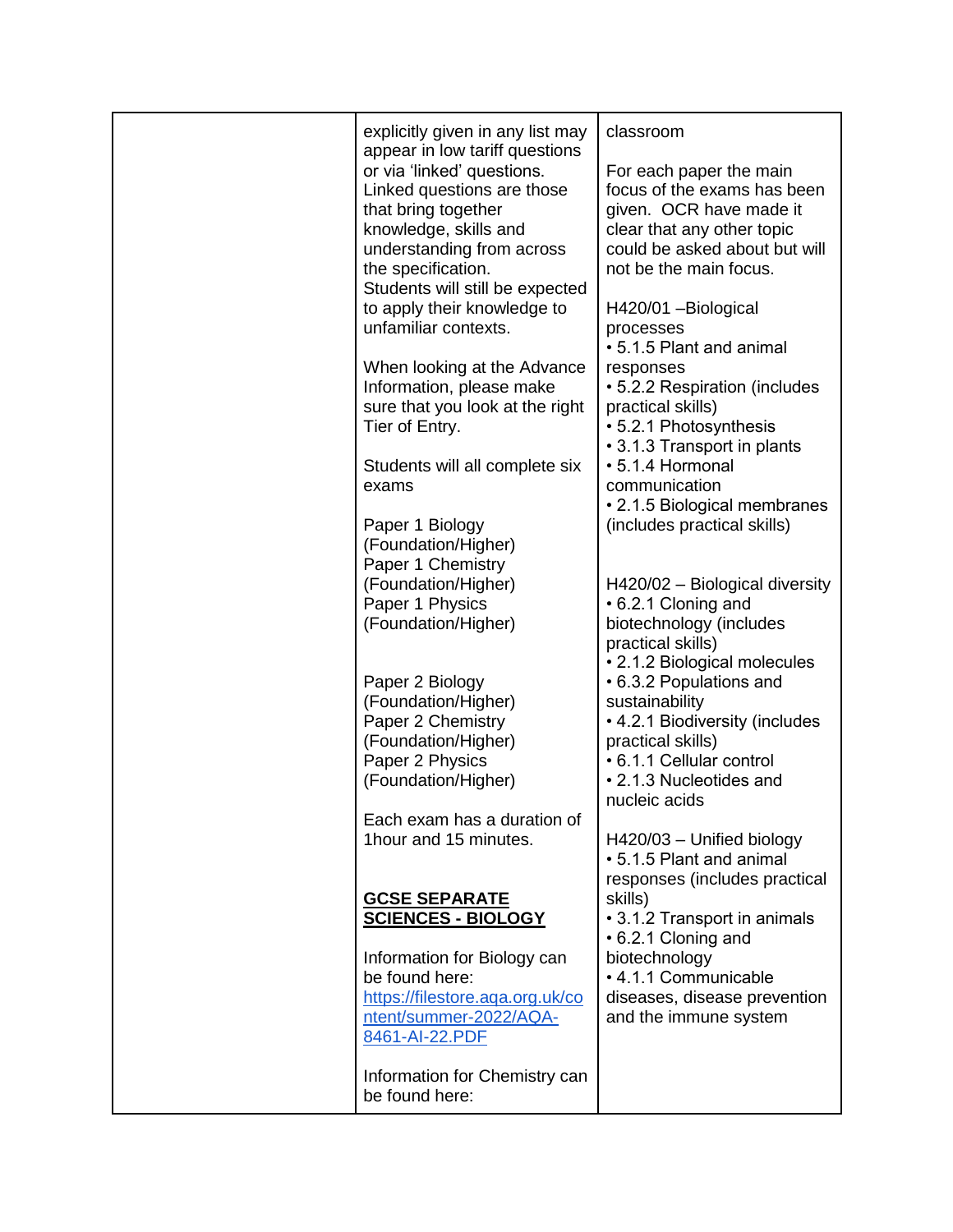| https://filestore.aqa.org.uk/co<br>ntent/summer-2022/AQA-<br>8462-AI-22.PDF                                                                                                                                                                                                                                                                                |  |
|------------------------------------------------------------------------------------------------------------------------------------------------------------------------------------------------------------------------------------------------------------------------------------------------------------------------------------------------------------|--|
| Information for Physics can<br>be found here:<br>https://filestore.aqa.org.uk/co<br>ntent/summer-2022/AQA-<br>8463-AI-22.PDF                                                                                                                                                                                                                               |  |
| AQA advises that topics not<br>explicitly given in any list may<br>appear in low tariff questions<br>or via 'linked' questions.<br>Linked questions are those<br>that bring together<br>knowledge, skills and<br>understanding from across<br>the specification.<br>Students will still be expected<br>to apply their knowledge to<br>unfamiliar contexts. |  |
| When looking at the Advance<br>Information, please make<br>sure that you look at the right<br>Tier of Entry.                                                                                                                                                                                                                                               |  |
| Students will all complete six<br>exams                                                                                                                                                                                                                                                                                                                    |  |
| Paper 1 Biology<br>(Foundation/Higher)<br>Paper 1 Chemistry<br>(Foundation/Higher)<br>Paper 1 Physics<br>(Foundation/Higher)                                                                                                                                                                                                                               |  |
| Paper 2 Biology<br>(Foundation/Higher)<br>Paper 2 Chemistry<br>(Foundation/Higher)<br>Paper 2 Physics<br>(Foundation/Higher)                                                                                                                                                                                                                               |  |
| Each exam has a duration of<br>1hour and 45 minutes.                                                                                                                                                                                                                                                                                                       |  |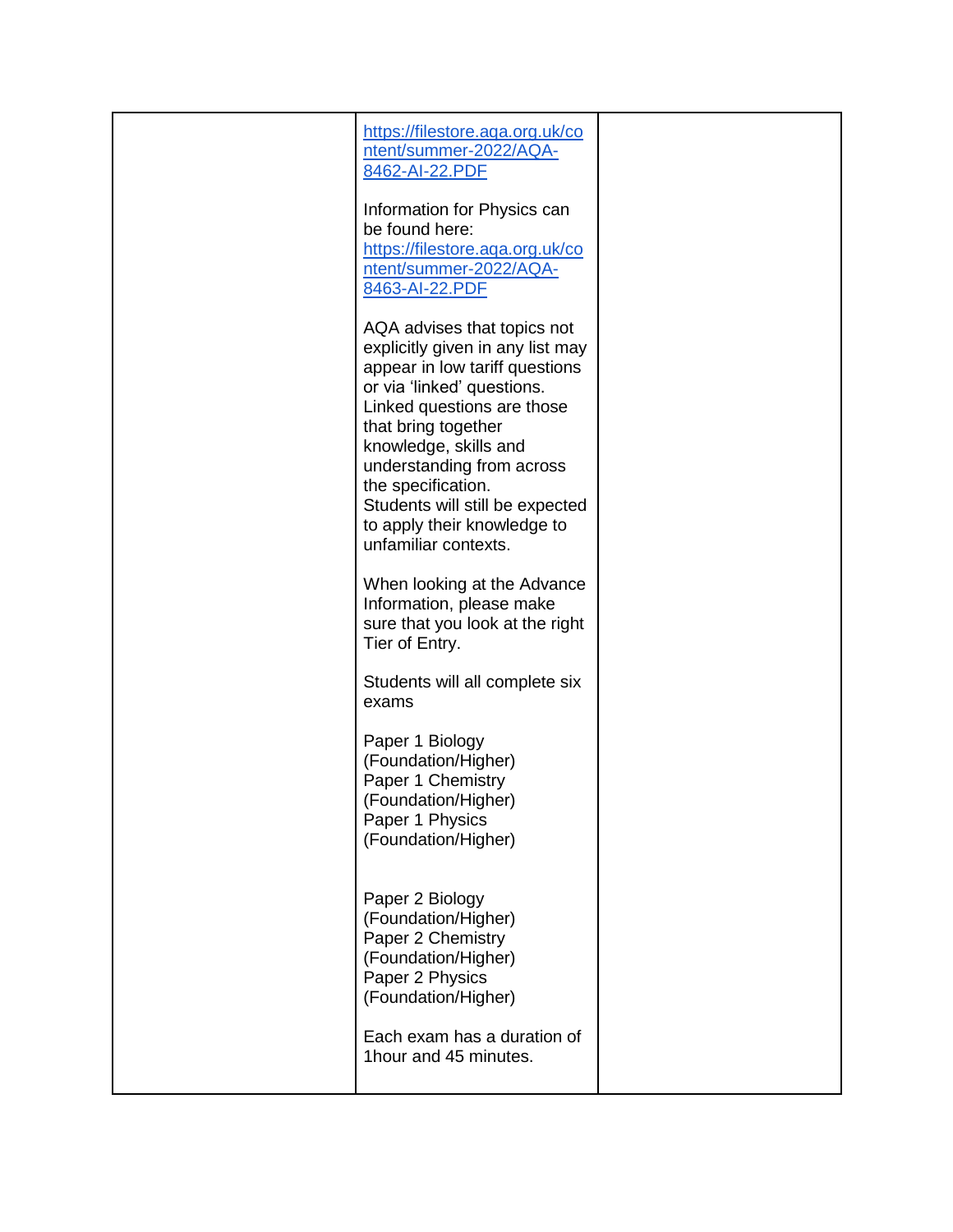| Spanish | <b>Optionality for Paper 4</b><br>(Writing).                                                                                                                                                                                                                                                                                                                                  |  |
|---------|-------------------------------------------------------------------------------------------------------------------------------------------------------------------------------------------------------------------------------------------------------------------------------------------------------------------------------------------------------------------------------|--|
|         | Writing papers will include an<br>additional optional question<br>for the overlap question at<br>both tiers (Question<br>4/Question 1) and for Higher<br>tier Question 2.                                                                                                                                                                                                     |  |
|         | Paper 4 (Writing) exam time<br>extended. To give students<br>time to read all of the optional<br>questions carefully before<br>making a choice.                                                                                                                                                                                                                               |  |
|         | Foundation tier: 1 hour 5<br>minutes                                                                                                                                                                                                                                                                                                                                          |  |
|         | Higher tier: 1 hour 20<br>minutes.                                                                                                                                                                                                                                                                                                                                            |  |
|         | No requirement for<br>vocabulary outside<br>specification. The regulatory<br>requirement for assessments<br>to use words outside of<br>vocabulary lists has been<br>removed.                                                                                                                                                                                                  |  |
|         | It may still include a small<br>number of basic vocabulary<br>items (e.g. primary colours,<br>cognates/near cognates) not<br>listed in the specification<br>which students may need to<br>understand in order to<br>answer the questions. This<br>will only happen where<br>excluding such items from the<br>assessments is likely to<br>increase the demand of the<br>tasks. |  |
|         | Speaking tests to take<br>place as normal, with a<br>contingency in place.                                                                                                                                                                                                                                                                                                    |  |
|         | <b>Advance information on</b><br>exams is available                                                                                                                                                                                                                                                                                                                           |  |